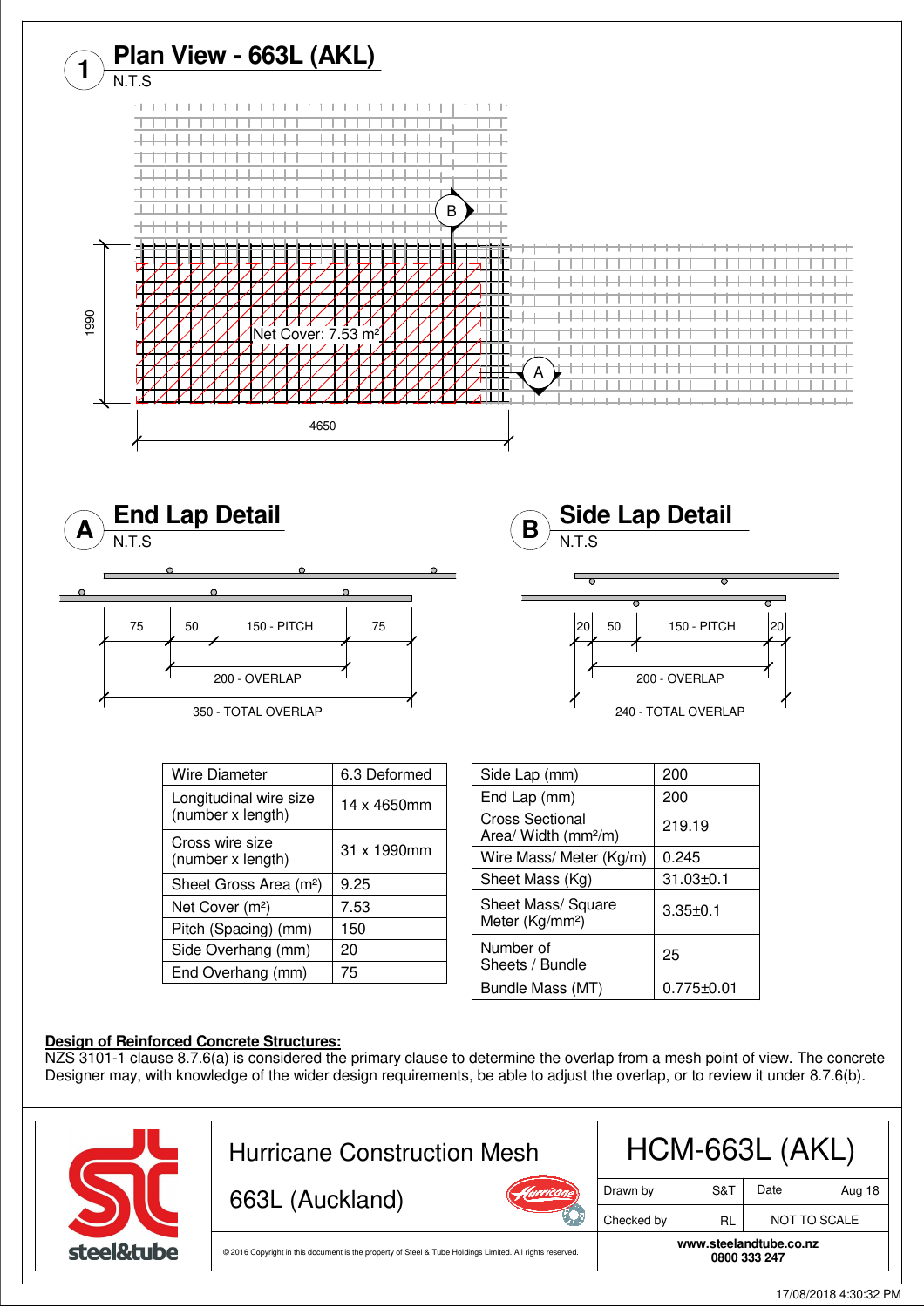

**0800 333 247** © 2016 Copyright in this document is the property of Steel & Tube Holdings Limited. All rights reserved.

steel&tube

**www.steelandtube.co.nz**

17/08/2018 4:30:32 PM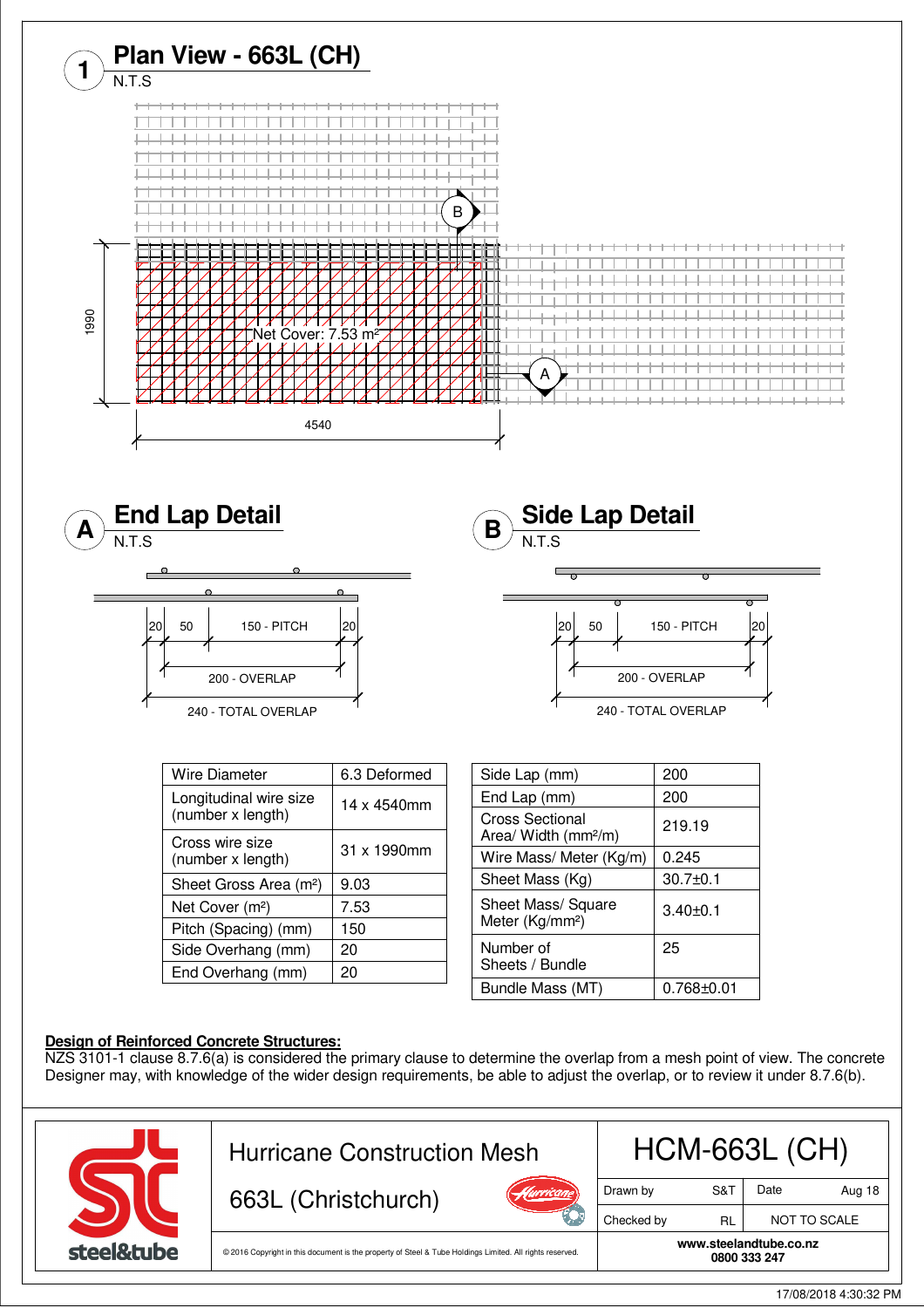

<sup>17/08/2018 4:30:33</sup> PM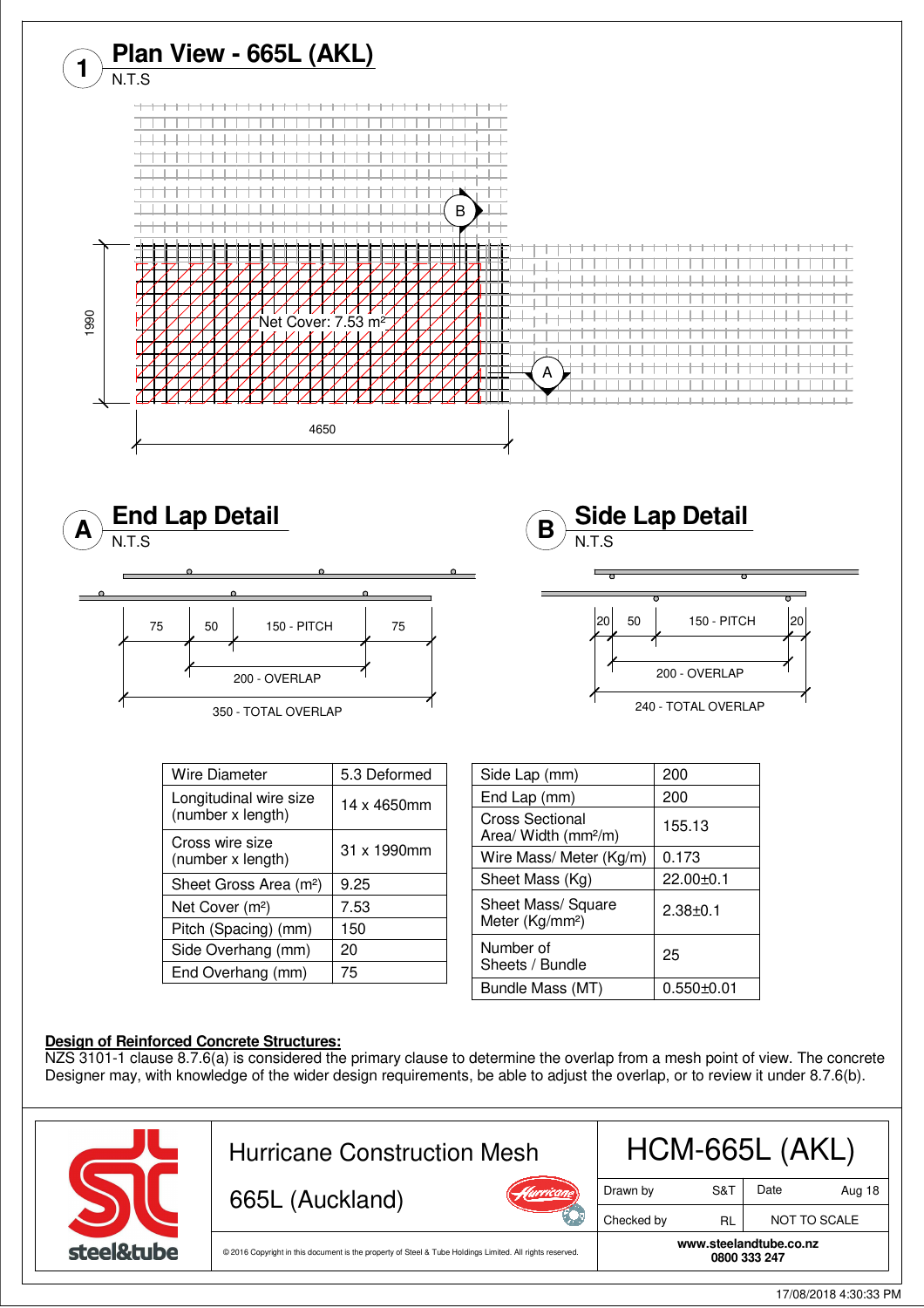

17/08/2018 4:30:33 PM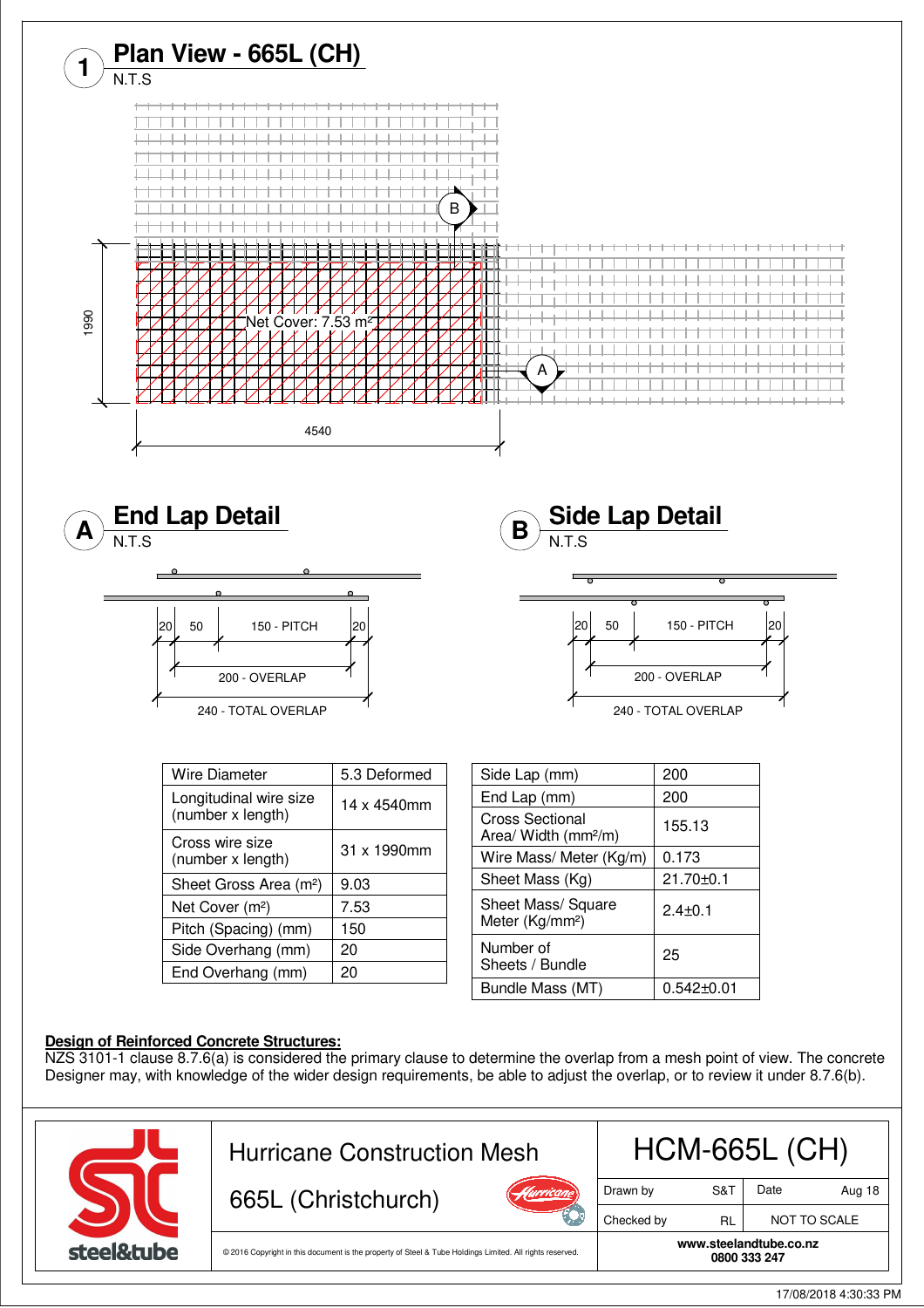

**0800 333 247** © 2016 Copyright in this document is the property of Steel & Tube Holdings Limited. All rights reserved.

steel&tube

**www.steelandtube.co.nz**

17/08/2018 4:30:34 PM